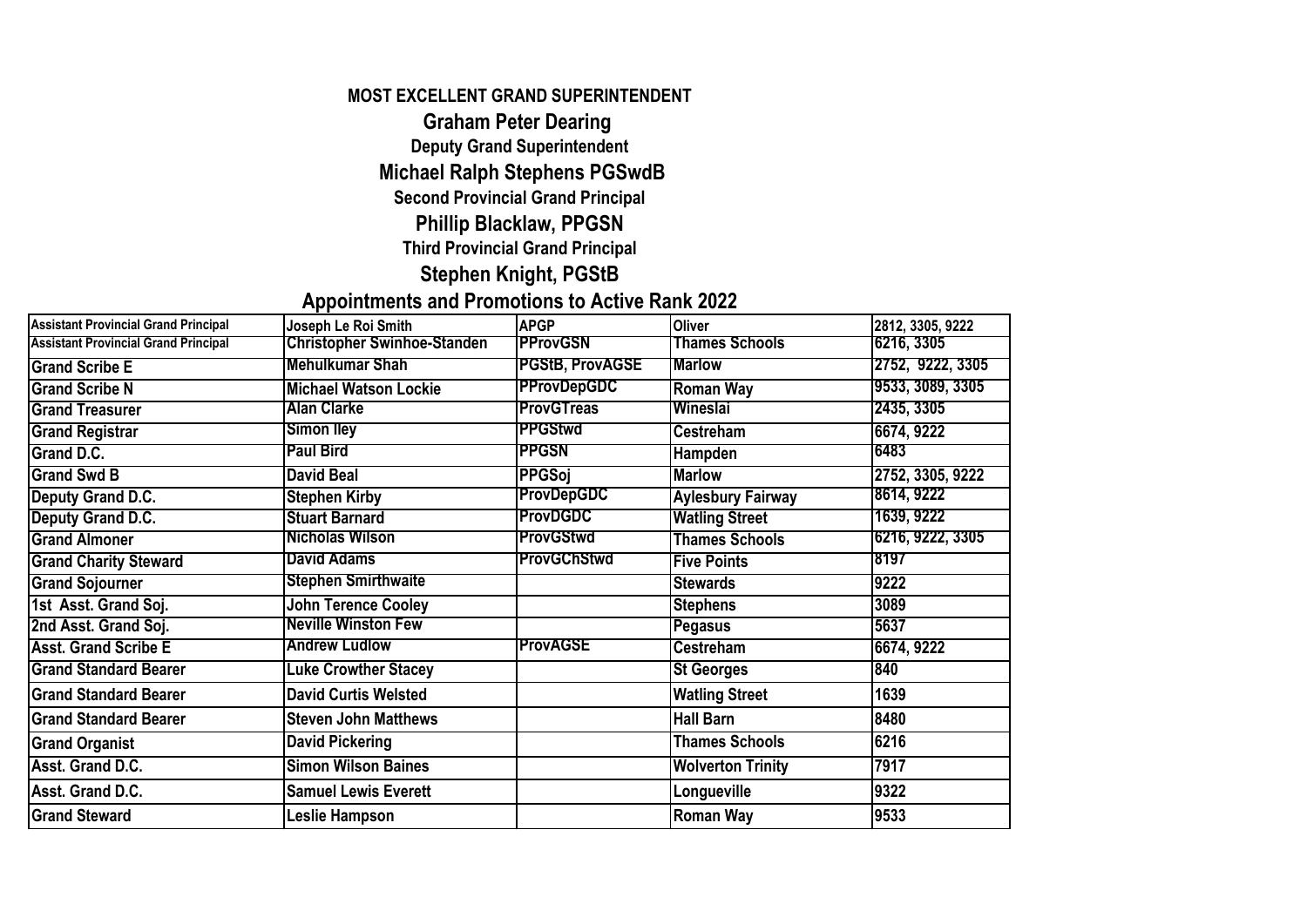| Grand<br><b>Steward</b>    | <b>Campbell Sutton</b><br>An<br>' lan |                             | <sup>ा</sup> Barn<br><b>Hall</b> | 8480 |
|----------------------------|---------------------------------------|-----------------------------|----------------------------------|------|
| <b>IGrano</b><br>. Janıtor | <b>Robert May</b><br><b>James</b>     | $\ddot{\phantom{0}}$<br>სას | <b>Wycombe</b>                   | 1501 |

## **1st Appointment to past rank**

| <b>Terry Stewart Meek</b>   | <b>PPAGSoi</b>  | lHampden            | 6483 |
|-----------------------------|-----------------|---------------------|------|
| David Leonard Farthing      | PPAGSoi         | <b>IFive Points</b> | 8197 |
| <b>Paul Victor Lonsdale</b> | PPAGSoi         | <b>IFive Points</b> | 8197 |
| David Cooper                | <b>IPPGStdB</b> | <b>Marlow</b>       | 2752 |
| Nigel Beaven (Rule 32)      | <b>IPPGStdB</b> | <b>Oliver</b>       | 2812 |

# **Promotions**

|                                       | <b>Current rank</b> | <b>Proposed Rank</b> |                          |                  |
|---------------------------------------|---------------------|----------------------|--------------------------|------------------|
| <b>Richard George Millington, OBE</b> | PPGReg 2018         | <b>PPGSN</b>         | <b>Wycombe</b>           | 1501, 3305       |
| Michael Griffith                      | PPGReg 2018         | <b>PPGSN</b>         | llver                    | 5254             |
| <b>Brian James Bruton</b>             | PPGReg 2018         | <b>PPGSN</b>         | lFerdinand de Rothschild | 2420             |
| <b>William Morgan Thomas</b>          | PPGReg 2017         | <b>PPGSN</b>         | Hall Barn                | 8480             |
| <b>David Raymond Gregory</b>          | PPGReg 2008         | <b>PPGSN</b>         | <b>IGrenfell</b>         | 3077, 3305, 9222 |
| John Leslie Sims                      | PPGSwdB 2011        | <b>PPGSN</b>         | Sunnymeads               | 9313, 948        |
| <b>Guy Richard Farrow</b>             | PPGReg 2018         | <b>PPGSN</b>         | Buckingham               | 591              |
| Joseph Seymour                        | ProvGJan            | <b>PPGSN</b>         | <b>Pegasus</b>           | 5637, 5203, 3305 |
| David Michael Wall                    | PPGSwdB 2013        | <b>PPGSN</b>         | <b>Stephens</b>          | 3089, 3305       |

| <b>Roger Colin King</b>       | PPGSwdB 2018 | <b>PPGReg</b> | <b>Princes Risborough</b> | 5203       |
|-------------------------------|--------------|---------------|---------------------------|------------|
| <b>Glenwyn Mark Evans</b>     | PPGSwdB 2017 | <b>PPGReg</b> | <b>IRiver</b>             | 5126       |
| John Eaton Bellamy            | PPGSwdB 2018 | <b>PPGReg</b> | Pegasus                   | 5637       |
| <b>Alan Leonard McCartney</b> | PPGSwdB 2018 | <b>PPGReg</b> | <b>Windsor End</b>        | 9361       |
| Kevin Paul Ell                | PPAGSoj 2018 | <b>PPGReg</b> | <b>Ilver</b>              | 5254       |
| <b>Richard Anthony Florio</b> | PPGSoj 2018  | <b>PPGReg</b> | <b>Thames Schools</b>     | 6216       |
| <b>Graham Rodger Thorn</b>    | PPGSwdB 2018 | <b>PPGReg</b> | <b>Hall Barn</b>          | 8480       |
| Alan Etienne Payen            | PPGSoj 2018  | <b>PPGReg</b> | <b>Marlow Valley</b>      | 8974, 3305 |